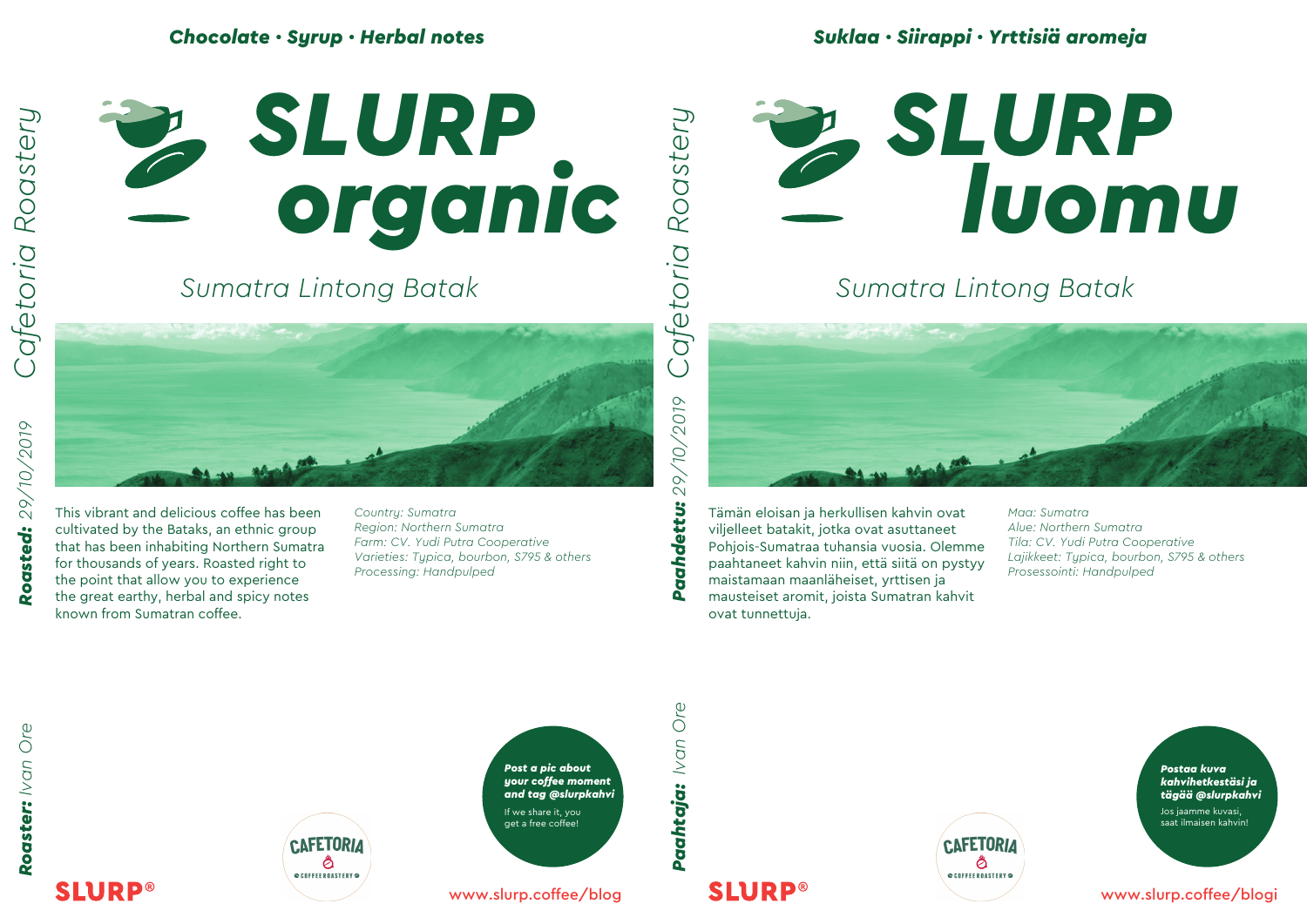### *Suklaa · Siirappi · Yrttisiä aromeja*



### *Sumatra Lintong Batak*

Tämän eloisan ja herkullisen kahvin ovat viljelleet batakit, jotka ovat asuttaneet Pohjois-Sumatraa tuhansia vuosia. Olemme paahtaneet kahvin niin, että siitä on pystyy maistamaan maanläheiset, yrttisen ja mausteiset aromit, joista Sumatran kahvit ovat tunnettuja.

*Maa: Sumatra Alue: Northern Sumatra Tila: CV. Yudi Putra Cooperative Lajikkeet: Typica, bourbon, S795 & others Prosessointi: Handpulped*

Paahtaja: Ivan Ore

**SLURP®** 



*Postaa kuva kahvihetkestäsi ja tägää @slurpkahvi*

Jos jaamme kuvasi, saat ilmaisen kahvin!

#### www.slurp.coffee/blogi